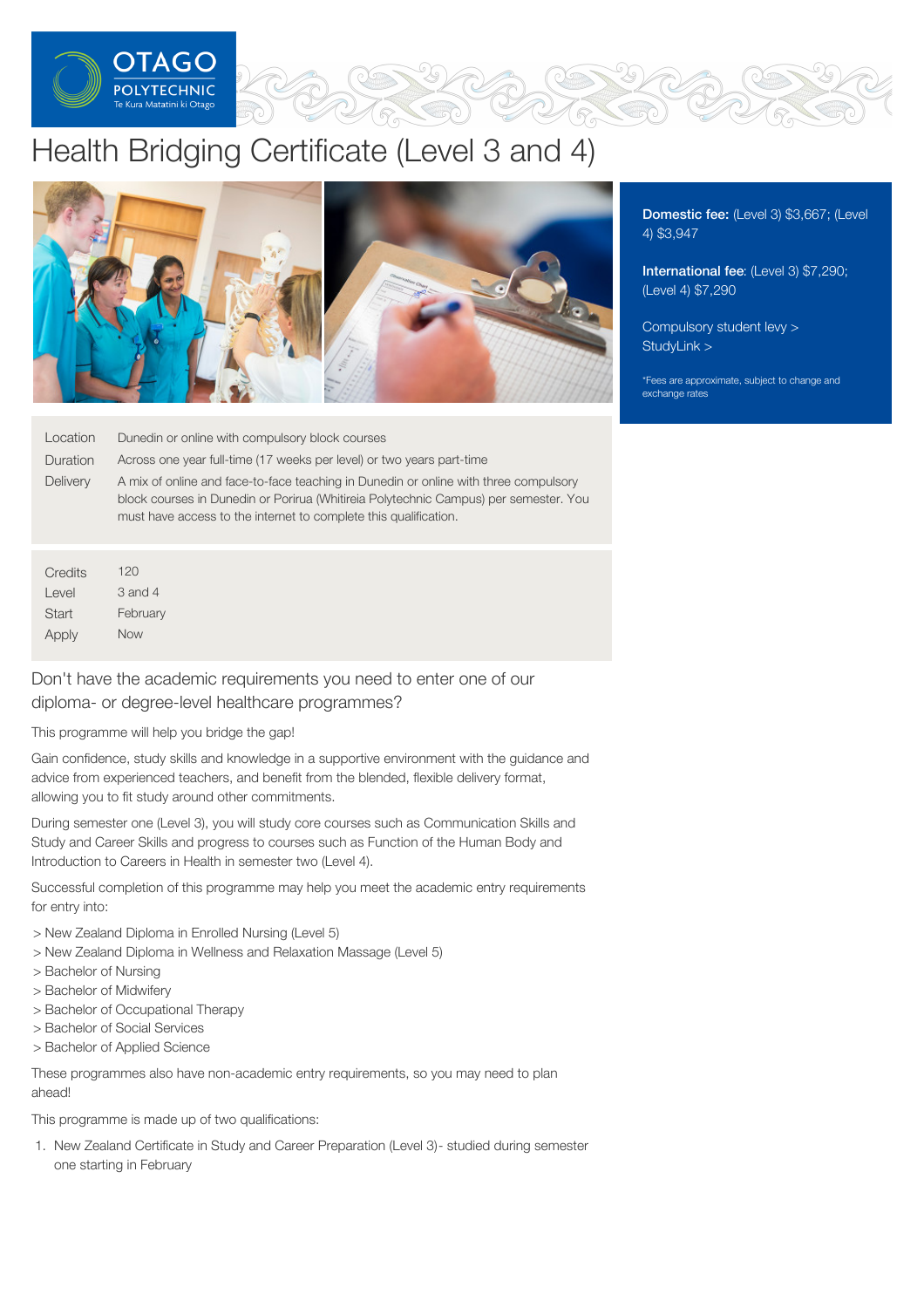2. New Zealand Certificate in Study and Career Preparation (Level 4)- studied during semester two starting in July.

Entry requirements

> Open entry.

- > If English is not your first language, you must provide:
	- > New Zealand University Entrance OR
	- > Overall Academic IELTS 5.0 with no individual band score lower than 5.0 (achieved inone test completed in the last two years), OR
	- > Acceptable alternative evidence of the required IELTS (see here for NZQA proficiency table and here for list of recognised proficiency tests).
- > International students will be individually assessed to ensure you are ready for this study. Click here for your country's equivalent entry criteria.

If you need to improve your English Language skills, we offer a wide range of English programmes.

# Entry straight to Level 4

If you meet the below requirements, you will be able to apply for entry straight into Level 4. This six-month certificate starts in July every year. Click here for the Level 4 only programme.

> New Zealand Certificate in Study and Career Preparation (Level 3), or equivalent.

- > If English is not your first language, you must provide:
	- > New Zealand University Entrance OR
	- > Overall Academic IELTS 5.5 with no individual band score lower than 5.0 (achieved inone test completed in the last two years), OR
	- > Acceptable alternative evidence of the required IELTS (see here for NZQA proficiency table and here for list of recognised proficiency tests).
- > International students will be individually assessed to ensure you are ready for this study. Click here for your country's equivalent entry criteria.

## COVID-19 vaccination information

Please note that while you don't need to provide evidence of your Covid-19 vaccination status to apply for this Level 3 or Level 4 health bridging programme, you will need to provide evidence of your vaccination status if you want to apply for one of our health diplomas or degrees when you successfully complete this programme.

#### Moving into our health-related degrees

Due to the high demand for places, successful completion of the this programme will not automatically guarantee you entry to our health-related degrees.

Progression to Bachelor of Nursing

- > A minimum B+ average pass, achieved across the four courses during semester two, is required to meet the entry requirements for the Bachelor of Nursing. This must include at least a B+ in Human Biological Science 2.
- > These programmes also have non-academic entry requirements including language requirements for non-native speakers of English, so you may need to plan ahead!
- > Nursing applicants for whom English is a second language will also need to meet the language requirements for the Bachelor of Nursing, which is an IELTS overall band score (academic) of 6.5.

Progression to Bachelor of Midwifery

- > Midwifery Council states that applications from applicants under 20 who have met the academic entry criteria to the Bachelor of Midwifery via the Health Bridging Programme will be assessed on their individual merits.
- > A minimum B+ average pass, achieved across the four courses during semester two, is required to meet the entry requirements for the Bachelor of Midwifery. This must include at least a B+ in Human Biological Science 2.
- > These programmes also have non-academic entry requirements including language requirements for non-native speakers of English, so you may need to plan ahead!
- > Midwifery applicants for whom English is a second language will also need to meet the language requirements for the Bachelor of Midwifery, which is an IELTS overall band score (academic) of 7.0.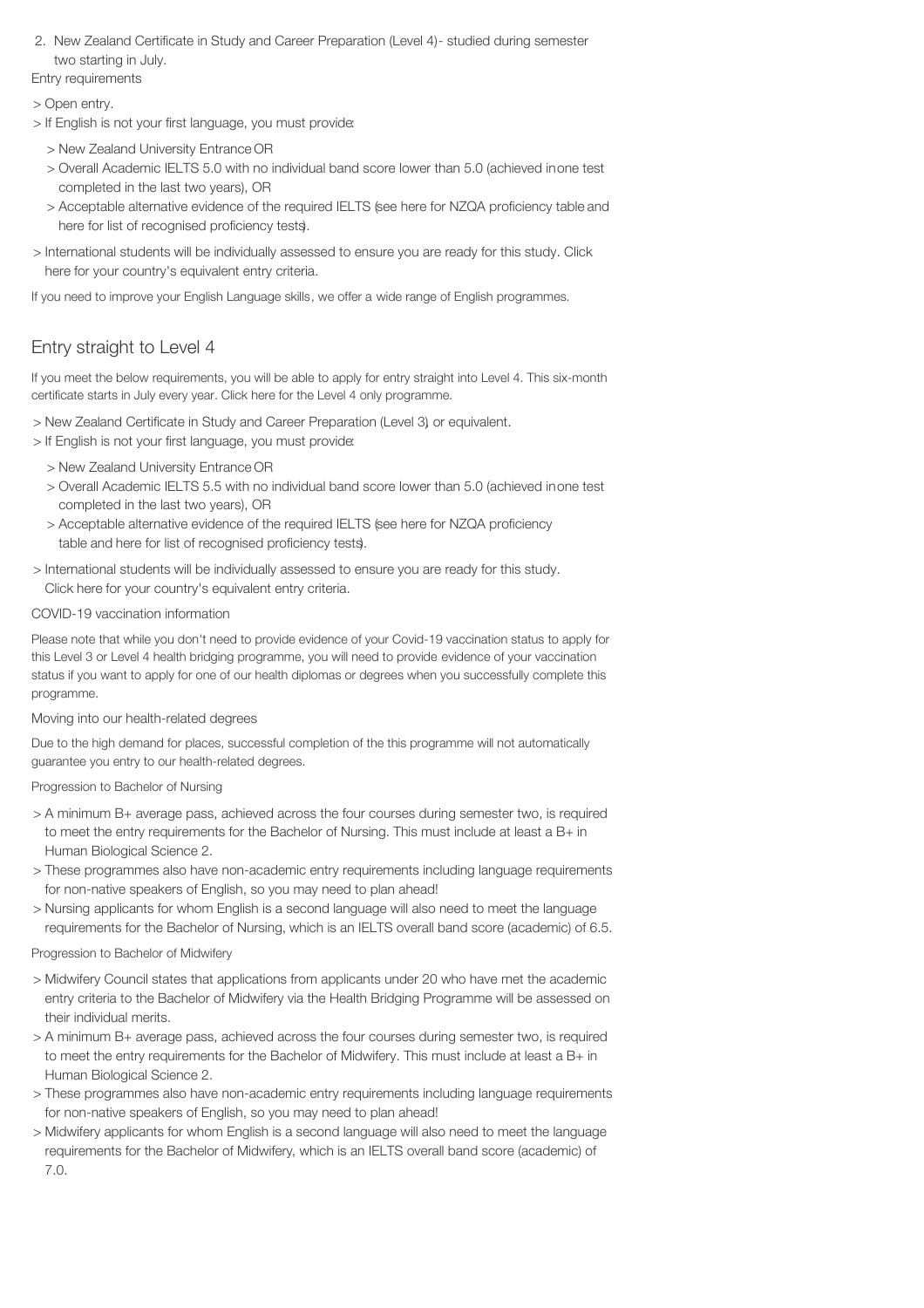Please contact Otago Polytechnic to discuss your pathway to a health-related degree. Email info@op.ac.nz or phone 0800 762 786.

You will study

This programme is made up of health and community courses taught by blended delivery. Weekly tutorial attendance is required.

Tutorials will be held on campus if you are based in Dunedin and online if you are based elsewhere.

If you are studying by distance, you are also required to attend three compulsory block courses per semester, either in Dunedin or at Whitireia Community Polytechnic, Porirua.

| SEMESTER ONE (Complete all)                                                                                                                                                           |                |         |
|---------------------------------------------------------------------------------------------------------------------------------------------------------------------------------------|----------------|---------|
| Course name                                                                                                                                                                           | Level          | Credits |
| <b>Communication Skills</b><br>Learn how to communicate clearly using a range of<br>appropriate media                                                                                 | 3              | 15      |
| Personal and Study Skills<br>Develop focused skills for career and study pathways                                                                                                     | 3              | 15      |
| Human Biological Science 1<br>Gain an underpinning knowledge of chemistry, cell biology,<br>human anatomy and physiology, in terms of normal function<br>within a healthy environment | 3              | 15      |
| Mathematics for Health<br>Gain essential numeracy skills and statistical knowledge<br>relevant for health professionals in the healthcare sector                                      | 3              | 15      |
| Total                                                                                                                                                                                 |                | 60      |
| SEMESTER TWO (complete all)                                                                                                                                                           |                |         |
| Course name                                                                                                                                                                           | Level          | Credits |
| <b>Skills for Successful Tertiary Study</b><br>Learn how to access and use information technologies for<br>academic and/or vocational purposes                                        | $\overline{4}$ | 15      |
| <b>Building Communication Competence</b><br>Build the skills to communicate and collaborate as a speaker<br>and a listener in a learning group                                        | 4              | 15      |
| Human Biological Science 2<br>Understand and apply the basic structure and function of<br>major body systems                                                                          | 4              | 15      |
| Introduction to Careers in Health<br>Progress personal goals for career development in the health<br>profession                                                                       | 4              | 15      |
| Total                                                                                                                                                                                 |                | 60      |

Block course dates (for those studying online)

February 2022

> Porirua: Sat 26 Feb, Sun 27 Feb

> Dunedin: Mon 28 Feb, Tues 1 March

April 2022

> Porirua: Sat 9 April, Sun 10 April

> Dunedin: Mon 11 April, Tues 12 April